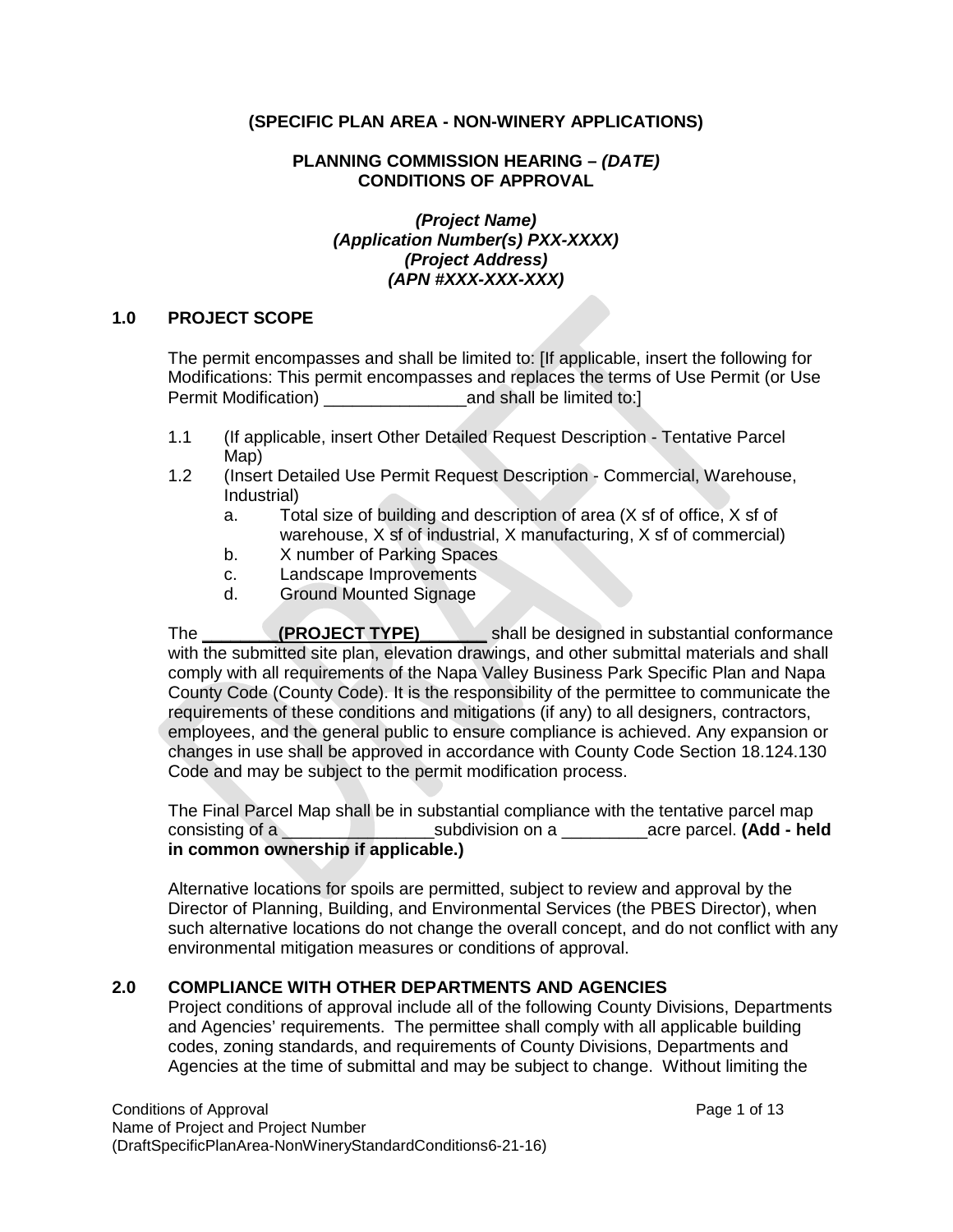force of those other requirements which may be applicable, the following are incorporated by reference as enumerated herein:

- 2.1 Engineering Services Division as stated in their Memorandum dated
- 2.2 Environmental Health Division as stated in their Memorandum dated
- 2.3 Building Division as stated in their Memorandum dated

\_\_\_\_\_\_\_\_\_\_\_\_\_\_\_\_\_\_\_\_\_\_\_\_\_\_\_\_\_\_\_\_\_\_\_.

\_\_\_\_\_\_\_\_\_\_\_\_\_\_\_\_\_\_\_\_\_\_\_\_\_\_\_\_\_\_\_\_\_\_\_.

\_\_\_\_\_\_\_\_\_\_\_\_\_\_\_\_\_\_\_\_\_\_\_\_.

\_\_\_\_\_\_\_\_\_\_\_\_\_\_\_\_\_\_\_\_\_\_\_\_\_.

 $\overline{\phantom{a}}$  , and the set of the set of the set of the set of the set of the set of the set of the set of the set of the set of the set of the set of the set of the set of the set of the set of the set of the set of the s

\_\_\_\_\_\_\_\_\_\_\_\_\_\_\_\_\_\_\_.

- 2.4 Department of Public Works as stated in their Memorandum dated
- 2.5 Fire Department as stated in their Inter-Office Memo dated
- 2.6 City of American Canyon as stated in their "will serve" letter dated
- 2.7 Napa Sanitation District as stated in their "will serve" letter dated
- 2.8 [NOTE OTHER AGENCY(IES)] as stated in their letter dated
- **3.0 PAYMENT OF FEES AS PREREQUISITE FOR ISSUANCE OF PERMITS** No building, grading or sewage disposal permits shall be issued or other permits authorized until all accrued planning permit processing fees have been paid in full.
- **4.0 PRIOR TO ISSUANCE OF A GRADING PERMIT AND/OR BUILDING PERMIT** Permittee shall comply with the following with the submittal of a Grading and/or Building Permit Application:
	- 4.1 BUILDING DIVISION GENERAL CONDITIONS Please contact the Building Division with any questions regarding the following:
		- a. A building permit shall be obtained for all construction occurring on the site not otherwise exempt by the California Building Code or any State or local amendment adopted thereto, and all fees associated with plan check and building inspections, and associated development impact fees established by County Ordinance or Resolution shall be paid prior to issuance of a building permit.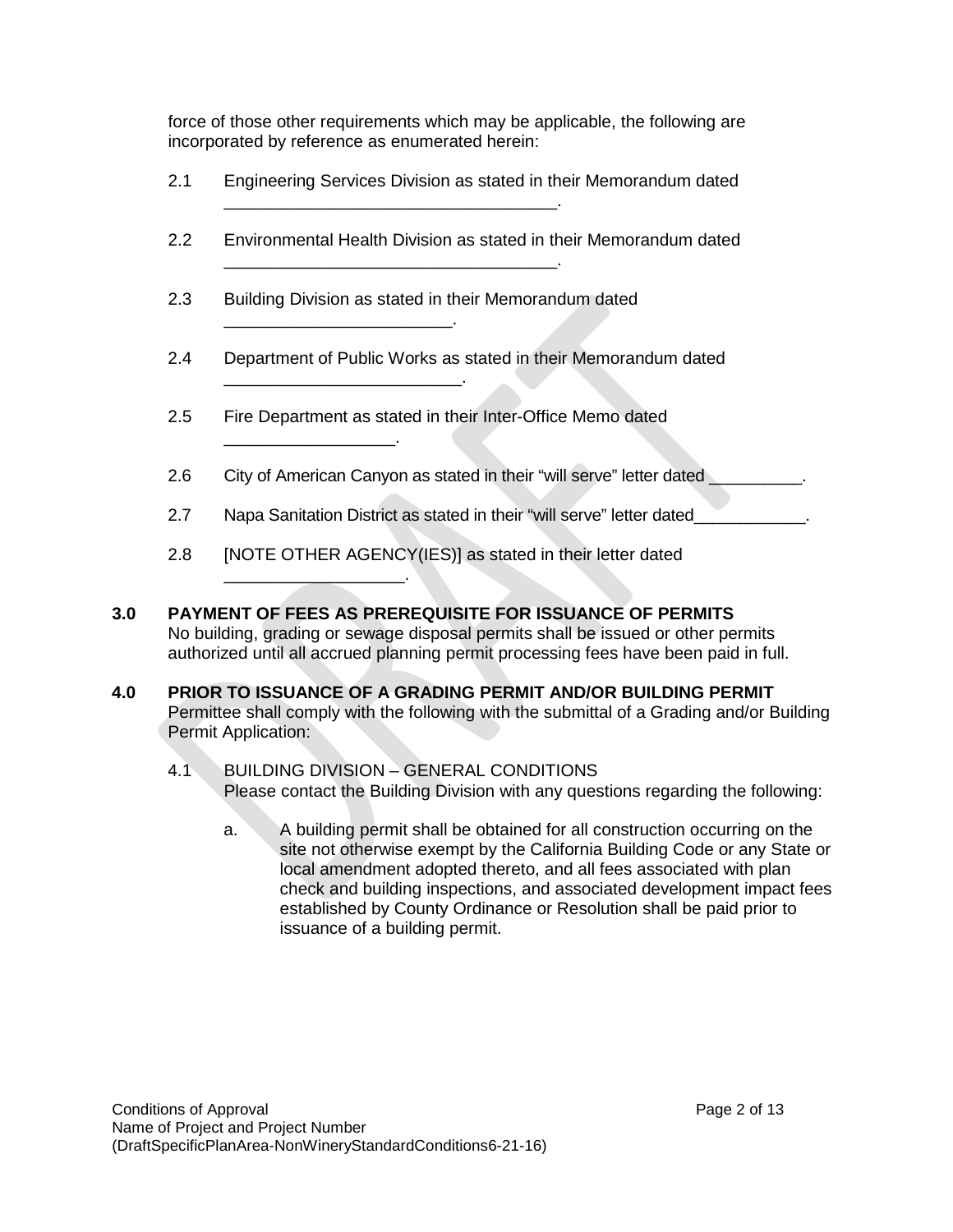- b. If there are any existing structures and/or buildings on the property that will need to be removed to accommodate construction activities, a separate demolition permit shall be required from the Building Division prior to removal. The permittee shall provide a "J" number from the Bay Area Air Quality Management District (BAAQMD) at the time the permittee applies for a demolition permit if applicable.
- c. The site and associated buildings shall be accessible to persons with disabilities. This shall include, but not limited be to, a van accessible parking stall, accessible path of travel from the parking stall to all buildings and areas on the site that are available to employees and the public.

# 4.2 LIGHTING

- a. All exterior lighting, including landscape lighting, shall be shielded and directed downward; located as low to the ground as possible; the minimum necessary for security, safety, or operations; on timers; and shall incorporate the use of motion detection sensors to the greatest extent practical. All lighting shall be shielded or placed such that it does not shine directly on any adjoining properties, impact aircraft overflight, or impact vehicles on adjacent streets. No flood-lighting or sodium lighting of the building is permitted, including architectural highlighting and spotting. Low-level lighting shall be utilized in parking areas as opposed to elevated high-intensity light standards.
- b. Two (2) copies of a detailed lighting plan showing the location and specifications for all lighting fixtures to be installed on the property shall be submitted for Planning Division review and approval. All lighting shall comply with the California Building Code.

# 4.3 LANDSCAPING – PLAN SUBMITTAL

- a. Two (2) copies of a detailed final landscaping and irrigation plan, including parking details, shall be submitted with the building permit application package for the Planning Division's review and approval prior to the issuance of any building permit associated with this Permit. The plan shall be prepared pursuant to the Water Efficient Landscape Ordinance (WELO) requirements in effect at the time of building permit application submittal, as applicable, and shall indicate the names and locations of all plant materials to be used along with their method of maintenance.
- a. Plant materials shall be purchased locally when practical, and, to the greatest extent possible, the plant materials shall be the same native plants found in Napa County. The Agricultural Commissioner's office shall be notified of all impending deliveries of live plants with points of origin outside of Napa County.
- b. No trees greater than 6" diameter at breast height shall be removed, except for those identified on the submitted site plan. Trees to be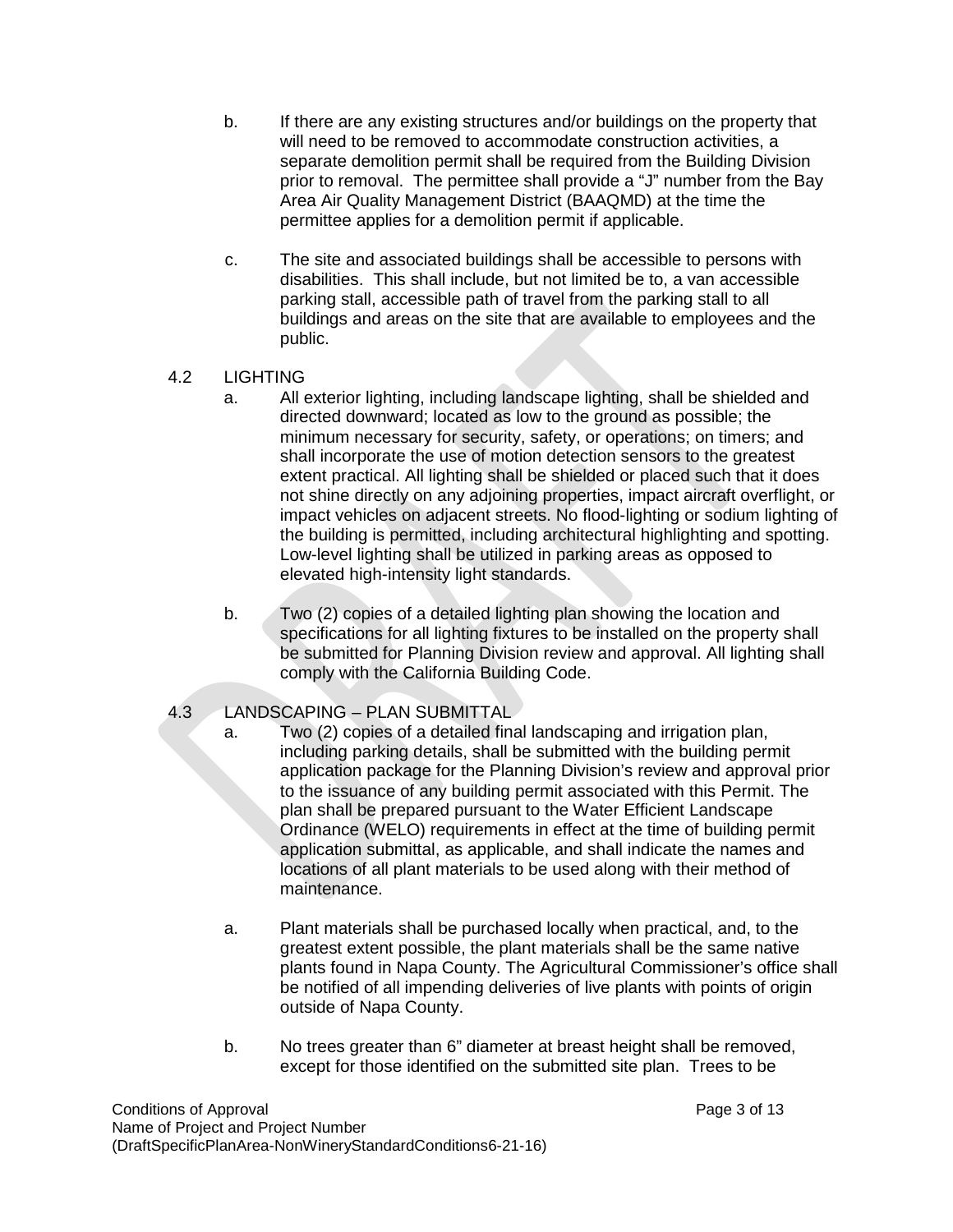retained shall be protected during construction by fencing securely installed at the outer most dripline of the tree or trees. Such fencing shall be maintained throughout the duration of the work undertaken in connection with development/construction. In no case shall construction material, debris or vehicles be stored in the fenced tree protection area.

- e. All landscaped areas and sidewalks shall be separated from parking and drive aisle areas by a minimum 6 inch raised concrete curb. The irrigation system shall utilize reclaimed water. Two feet of required parking stall depth may overhang into non-required landscape planters and sidewalks. Standard sized parking stalls are required to have a minimum depth of 19 feet, and compact stalls may be 16 feet. A maximum of 35% of the parking stalls may be compact.
- f. The irrigation system shall utilize reclaimed water when it is made available in the vicinity. Any undeveloped portion of the property shall be hydro-seeded or an approved equivalent and permanently maintained.

#### 4.4 COLORS

Exterior finishes and colors of the building, roof, parking lot and walkways shall be subject to approval by the Planning Division in conjunction with building permit review and/or prior to painting. Highly reflective surfaces are prohibited.

### 4.5 OUTDOOR STORAGE/SCREENING UTILITIES

Details of outdoor storage areas and structures shall be included on the building and landscape plans. No outdoor storage is permitted as part of this action. **[Delete if outdoor storage is part of project scope, such as contractor yards, material storage yards, etc.]** Any proposal for outdoor storage and proposed screening is subject to separate review and approval by the PBES Department. New utility lines required for this project shall be placed underground.

### 4.6 MECHANICAL EQUIPMENT

- a. Roof mounted equipment shall be screened by a parapet wall of equal or greater height than the highest piece of roof mounted equipment or vent. Equipment may be screened by a separate roof screen that is architecturally integrated with the building, if screening by a parapet wall is not feasible or is architecturally undesirable. When separate roof screens are used, roof equipment should be organized into major groups screening a smaller number of units rather than multiple areas. The PBES Director may approve exceptions for solar equipment. All screening is subject to review and approval by the PBES Director. Any skylights shall be subject to review and approval by the PBES Director prior to the issuance of building permits.
- b. The term "equipment" includes roof mounted equipment or vents, electrical equipment, gas meter, communication antennas, irrigation valves, storage tanks, or other mechanical equipment. The manner of screening shall be as follows: Communications equipment, including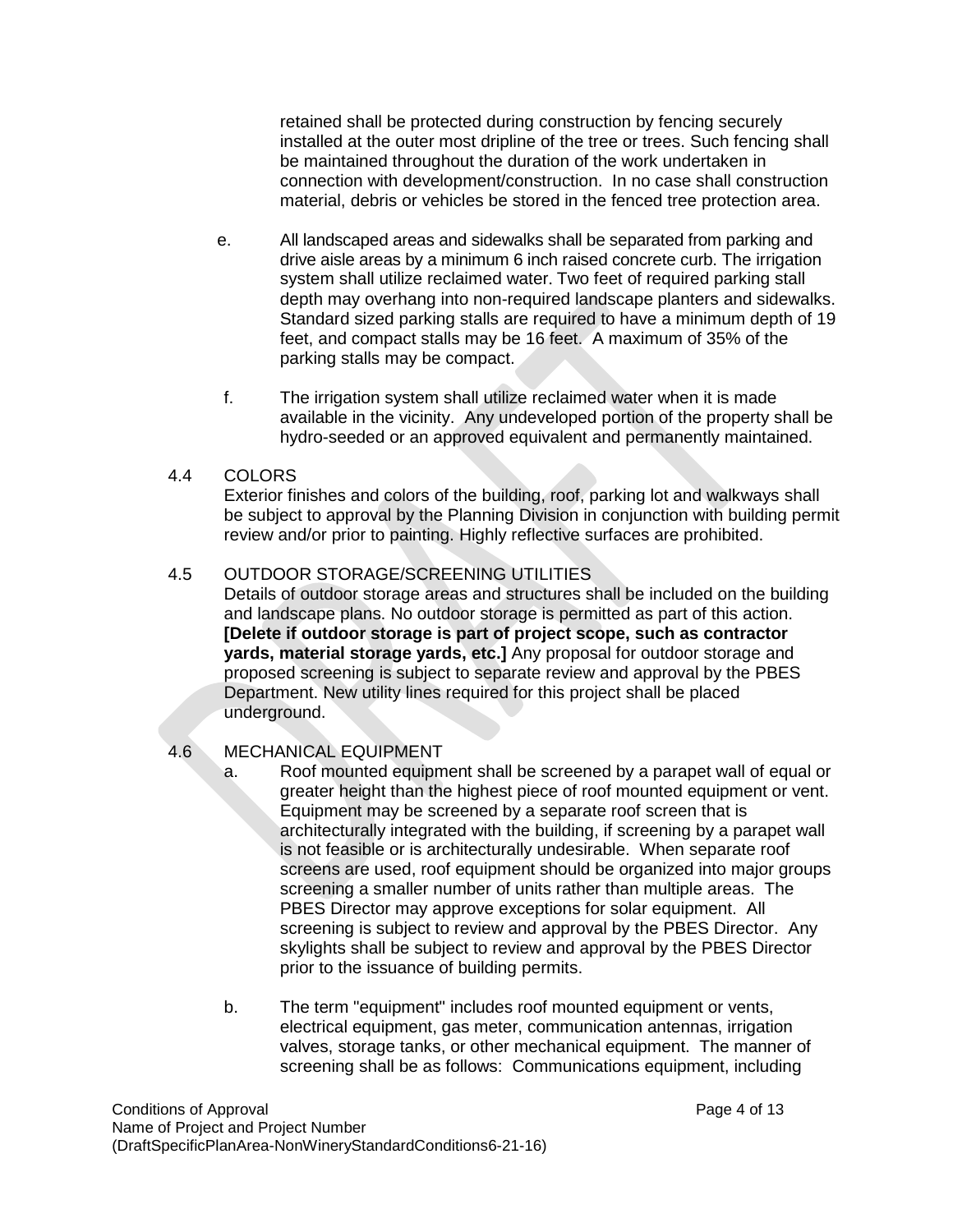microwave equipment, may remain unscreened if visually integrated with the building design through color, location, and construction; all building mounted equipment, including but not limited to louvers, pipes, overhead doors or service doors, access ladders, downspouts, conduit, and electrical/service boxes, shall be painted consistent with the color scheme of the building.

- c. Ground mounted equipment shall be screened by walls or landscaping to the satisfaction of the PBES Director.
- d. Exterior equipment shall be enclosed or muffled and maintained so as not to create a noise disturbance in accordance with the County Code.

### 4.7 TRASH ENCLOSURES

- a. The permittee shall provide one or more trash enclosures (decorative masonry or equivalent), the design of which shall be compatible with the architecture of the project. The enclosure shall be reasonably accessible to employees. A minimum 8' x 10' thickened paving section shall be provided in front of each enclosure. The PBES Director shall approve the design and location of each enclosure. All trash bins shall be stored within approved trash enclosures. The enclosure shall also include a separate pedestrian walk-in access.
- b. The permittee shall provide adequate, accessible, and convenient areas for the collection and loading of recyclable materials generated by the development. These areas shall be located adjacent to trash enclosures when practical. All recyclable materials areas shall be accessible by collection vehicles. The PBES Director shall approve the design and location of each collection and loading area.

### 4.8 BICYCLE PARKING

Bicycle parking areas shall be provided at a ratio of one bicycle parking space for every 25 employees, as applicable. At least one bicycle parking space shall be provided.

#### 4.9 MISCELLANEOUS

Any crane used in the construction of the phases shall be lighted and have flags for improved visibility from aircraft; no crane shall exceed 80 feet in height without first obtaining the FAA's express approval.

### 4.10 AIRCRAFT OVERFLIGHT EASEMENT

Prior to issuance of building permits, the permittee shall submit verification that an aircraft overflight easement has been recorded on the property that provides for the right of aircraft operation, overflight and related noises, and for the regulation of light emissions, electrical emissions, or the release of substances such as steam or smoke which could interfere with aircraft operations.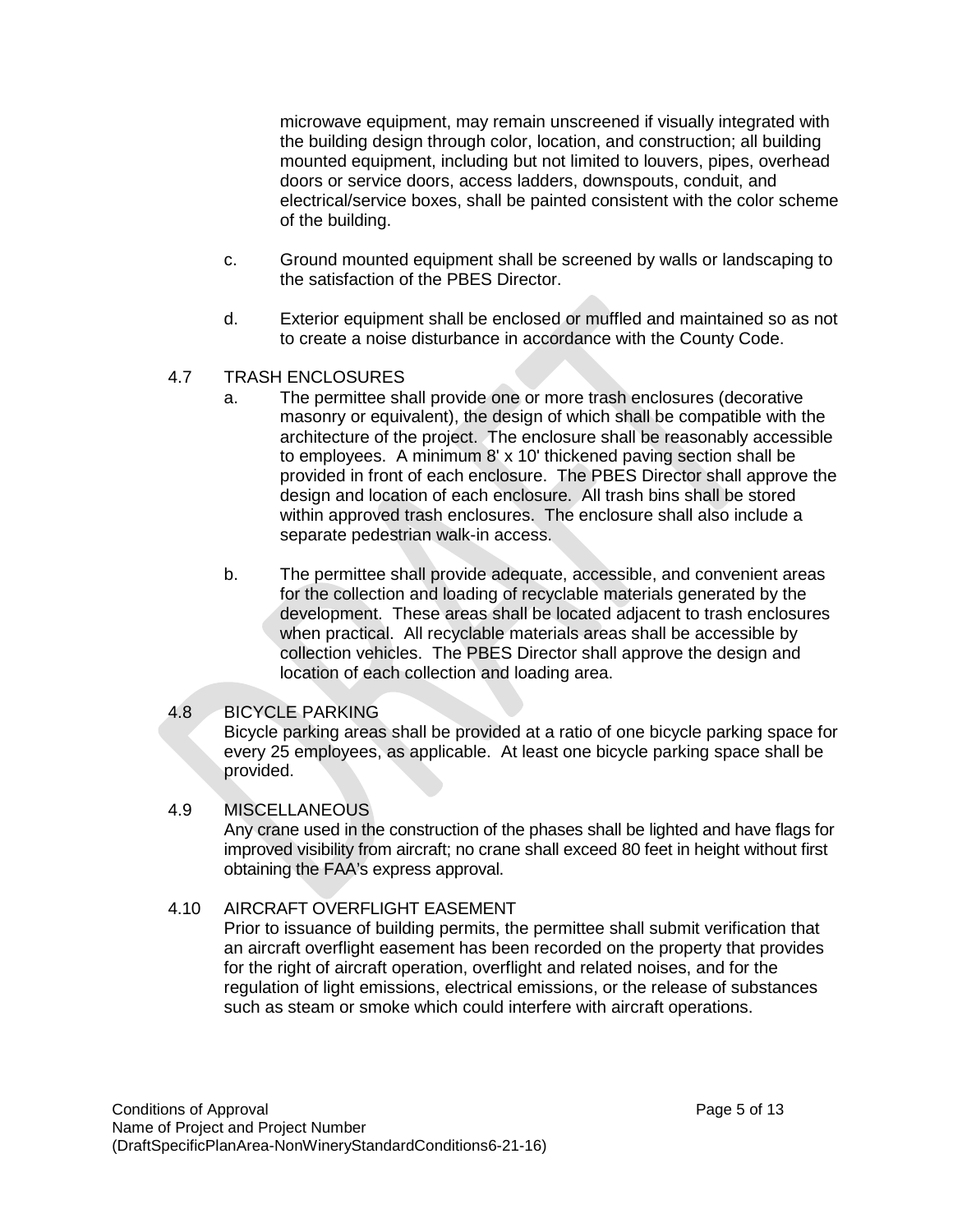#### 4.11 ADDRESSING

All project site addresses shall be determined by the PBES Director, and be reviewed and approved by the United States Post Office. The PBES Director reserves the right to issue or re-issue an appropriate situs address at the time of issuance of any building permit to ensure proper identification and sequencing of numbers. For multi-tenant or multiple structure projects, this includes building permits for later building modifications or tenant improvements.

### 4.12 AFFORDABLE HOUSING FEE

The permittee shall pay the Napa County Affordable Housing Mitigation Fee in accordance with the requirements of County Code Chapter 18.107.

### 4.13 **(INSERT IF APPLICABLE)** MITIGATION MEASURES

The permittee shall comply with all mitigation measures identified in the adopted Initial Study/Mitigated Negative Declaration and Project Revision Statement/Mitigation Monitoring and Reporting Program prepared for the project, inclusive of the following:

a. [Insert measure] Method of Monitoring: Responsible Agency(ies):

b. [insert measure] Method of Monitoring: Responsible Agency(ies):

# 4.14 **(INSERT IF APPLICABLE)** PARCEL CHANGE REQUIREMENTS

### a. PARCEL MERGER

The <u>secon parcels</u> shall be combined prior to the issuance of building permits.

- b. LOT LINE ADJUSTMENTS The lot line adjustment (\_\_\_\_\_\_\_\_\_\_\_\_\_\_\_\_\_\_ **State Permit Number**) shall be recorded prior to the issuance of building permits.
- c. EASEMENTS Required easements shall be recorded prior to issuance of building permits.

### 4.15 (**INSERT IF APPLICABLE)** FINAL MAPS

a. **(Applicable to Tentative Parcel Maps)** COUNTY SURVEYOR The subdivider shall submit a Final Parcel Map to the Department of Public Works for review and approval by the County Surveyor. The subdivider shall pay the map checking fee as established by resolution of the Napa County Board of Supervisors in effect at the time of submittal of the Final Parcel Map.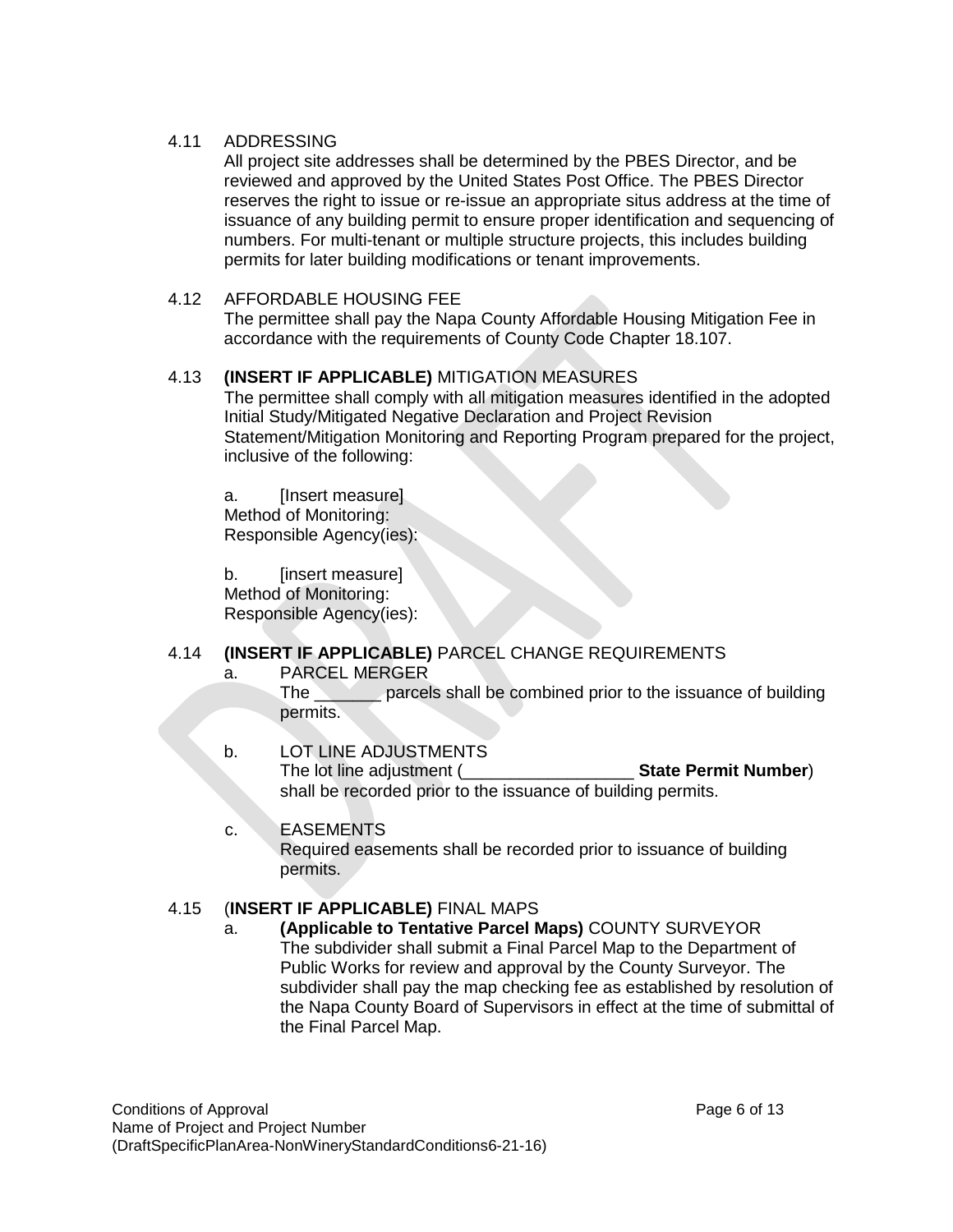b. **(Applicable to Tentative Parcel Maps)** CONDITIONS, COVENANTS AND RESTRICTIONS (CC&RS) Prior to recording the Final Map, the subdivider shall submit the final

Conditions, Covenants and Restrictions (CC&Rs) to the PBES Director and County Counsel for review and approval. The CC&Rs shall indicate all improvements and features to be maintained by the owners association, and the method of maintenance and financing of those commonly owned site and building improvements and features.

#### 4.16 **(INSERT IF APPLICABLE)** OTHER CONDITIONS APPLICABLE TO THE PROJECT PROPOSAL

# **5.0 PROJECT CONSTRUCTION**

Permittee shall comply with the following during project construction:

5.1 SITE IMPROVEMENT

Please contact Engineering Services with any questions regarding the following:

a. GRADING & SPOILS

All grading and spoils generated by construction of the project facilities shall be managed per Engineering Services direction. All spoils piles shall be removed prior to issuance of a Final Certificate of Occupancy.

b. DUST CONTROL

Water and/or dust palliatives shall be applied in sufficient quantities during grading and other ground disturbing activities on-site to minimize the amount of dust produced. Outdoor construction activities shall not occur when average wind speeds exceed 20 mph.

c. AIR QUALITY

During all construction activities the permittee shall comply with the BAAQMD Basic Construction Best Management Practices, as provided in Table 8-1, May 2011 Updated CEQA Guidelines:

- 1. Post a publicly visible sign with the telephone number and person to contact at the lead agency regarding dust complaints. The BAAQMD's phone number shall also be visible.
- 2. All exposed surfaces (e.g., parking areas, staging areas, soil piles, grading areas, and unpaved access roads) shall be watered two times per day.
- 3. All haul trucks transporting soil, sand, or other loose material offsite shall be covered.
- 4. All visible mud or dirt tracked out onto adjacent public roads shall be removed using wet power vacuum street sweepers at least once per day. The use of dry power sweeping is prohibited.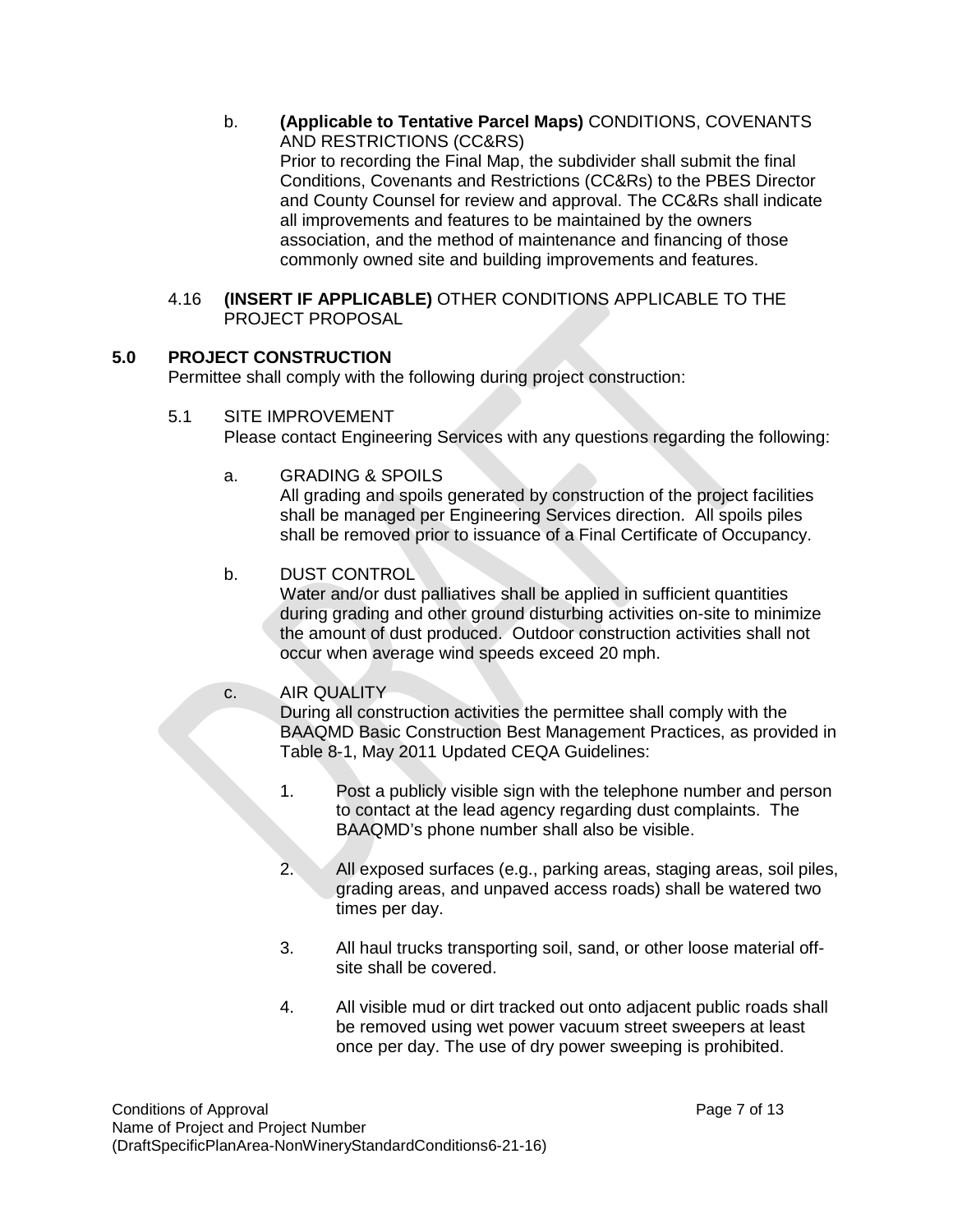- 5. All vehicle speeds on unpaved roads shall be limited to 15 mph.
- 6. All roadways, driveways, and sidewalks to be paved shall be completed as soon as possible. Building pads shall be laid as soon as possible after grading unless seeding or soil binders are used.
- 7. Idling times shall be minimized either by shutting equipment off when not in use or reducing the maximum idling time to five (5) minutes (as required by the California airborne toxics control measure Title 13, Section 2485 of California Code of Regulations). Clear signage shall be provided for construction workers at all access points.
- 8. All construction equipment shall be maintained and properly tuned in accordance with manufacturer's specifications. All equipment shall be checked by a certified visible emissions evaluator. Any portable engines greater than 50 horsepower or associated equipment operated within the BAAQMD's jurisdiction needs either a California Air Resources Board (ARB) registration Portable Equipment Registration Program (PERP) or a BAAQMD permit. For general information regarding the certified visible emissions evaluator or the registration program, visit the ARB FAQ [http://www.arb.ca.gov/portable/perp/perpfaq\\_04-16-15.pdf](http://www.arb.ca.gov/portable/perp/perpfaq_04-16-15.pdf) or the PERP website [http://www.arb.ca.gov/portable/portable.htm.](http://www.arb.ca.gov/portable/portable.htm)

### d. STORM WATER CONTROL

The permittee shall comply with all construction and post-construction storm water pollution prevention protocols as required by the County Engineering Services Division, and the State Regional Water Quality Control Board.

### 5.2 ARCHEOLOGICAL FINDING

In the event that archeological artifacts or human remains are discovered during construction, work shall cease in a 50-foot radius surrounding the area of discovery. The permittee shall contact the PBES Department for further guidance, which will likely include the requirement for the permittee to hire a qualified professional to analyze the artifacts encountered and to determine if additional measures are required.

If human remains are encountered during project development, all work in the vicinity must be, by law, halted, and the Napa County Coroner informed, so that the Coroner can determine if an investigation of the cause of death is required, and if the remains are of Native American origin. If the remains are of Native American origin, the nearest tribal relatives as determined by the State Native American Heritage Commission shall be contacted by the permittee to obtain recommendations for treating or removal of such remains, including grave goods, with appropriate dignity, as required under Public Resources Code Section 5097.98.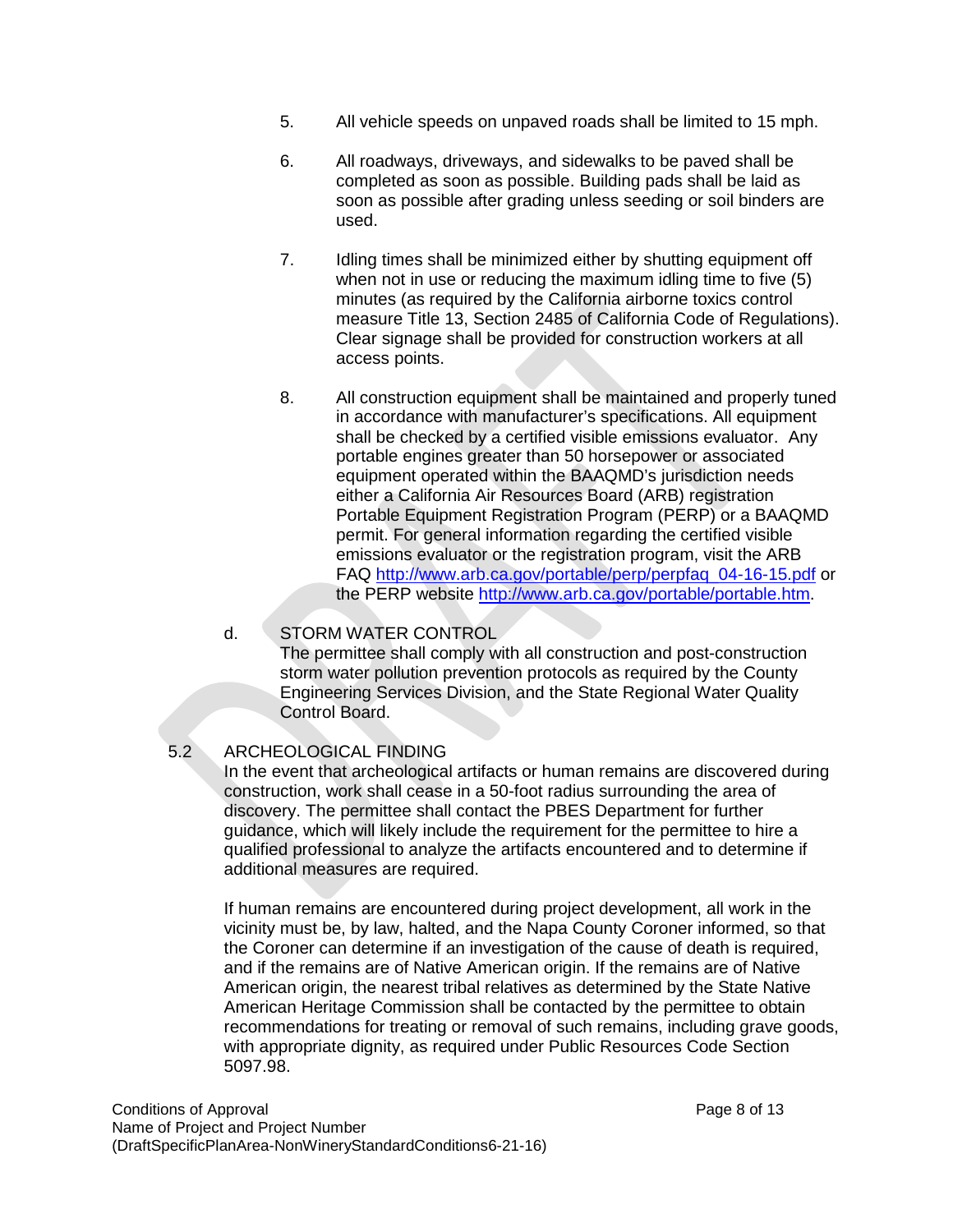# 5.3 CONSTRUCTION NOISE

Construction noise shall be minimized to the greatest extent practical and allowable under State and local safety laws. Construction equipment mufflering and hours of operation shall be in compliance with County Code Chapter 8.16. Equipment shall be shut down when not in use. Construction equipment shall normally be staged, loaded, and unloaded on the project site. If project terrain or access road conditions require construction equipment to be staged, loaded, or unloaded off the project site (such as on a neighboring road or at the base of a hill), such activities shall only occur daily between the hours of 8:00 AM to 5:00 PM.

#### 5.4 **(INSERT IF APPLICABLE)** CONSTRUCTION MITIGATION MEASURES The permittee shall comply with all mitigation measures identified in the adopted Initial Study/Mitigated Negative Declaration and Project Revision Statement/Mitigation Monitoring and Reporting Program prepared for the project, inclusive of the following:

a. [Insert measure] Method of Monitoring: Responsible Agency(ies):

b. **[insert measure]** Method of Monitoring: Responsible Agency(ies):

- 5.5 **(INSERT IF APPLICABLE)** OTHER CONSTRUCTION CONDITIONS APPLICABLE TO THE PROJECT PROPOSAL
- **6.0 PRIOR TO AUTHORIZATION OF A TEMPORARY CERTIFICATE OF OCCUPANCY** Permittee shall comply with the following before a Temporary Certificate of Occupancy (TCO) is granted:

# 6.1 TEMPORARY OCCUPANCY

A TCO may be granted pursuant to County Code Section 15.08.070(B) to allow specific limited use of the project (\_\_\_\_\_\_\_\_\_\_\_\_\_\_\_\_\_\_) **(Specify which limited use of the project may be allowed)** prior to completion of all project improvements. All life and safety conditions shall be addressed prior to issuance of a TCO by the County Building Official. TCOs shall not be used for general public occupancy of buildings and shall not exceed the maximum time allowed by the Napa County Code Section 15.08.070(B) which is 180 days. In special circumstances, Departments and/or Agencies with jurisdiction over the project are authorized as part of the TCO process to require a security deposit or other financial instrument to guarantee completion of unfinished improvements.

### **7.0 PRIOR TO THE ISSUANCE OF A FINAL CERTIFICATE OF OCCUPANCY** Permittee shall comply with the following before a Final Certificate of Occupancy is granted: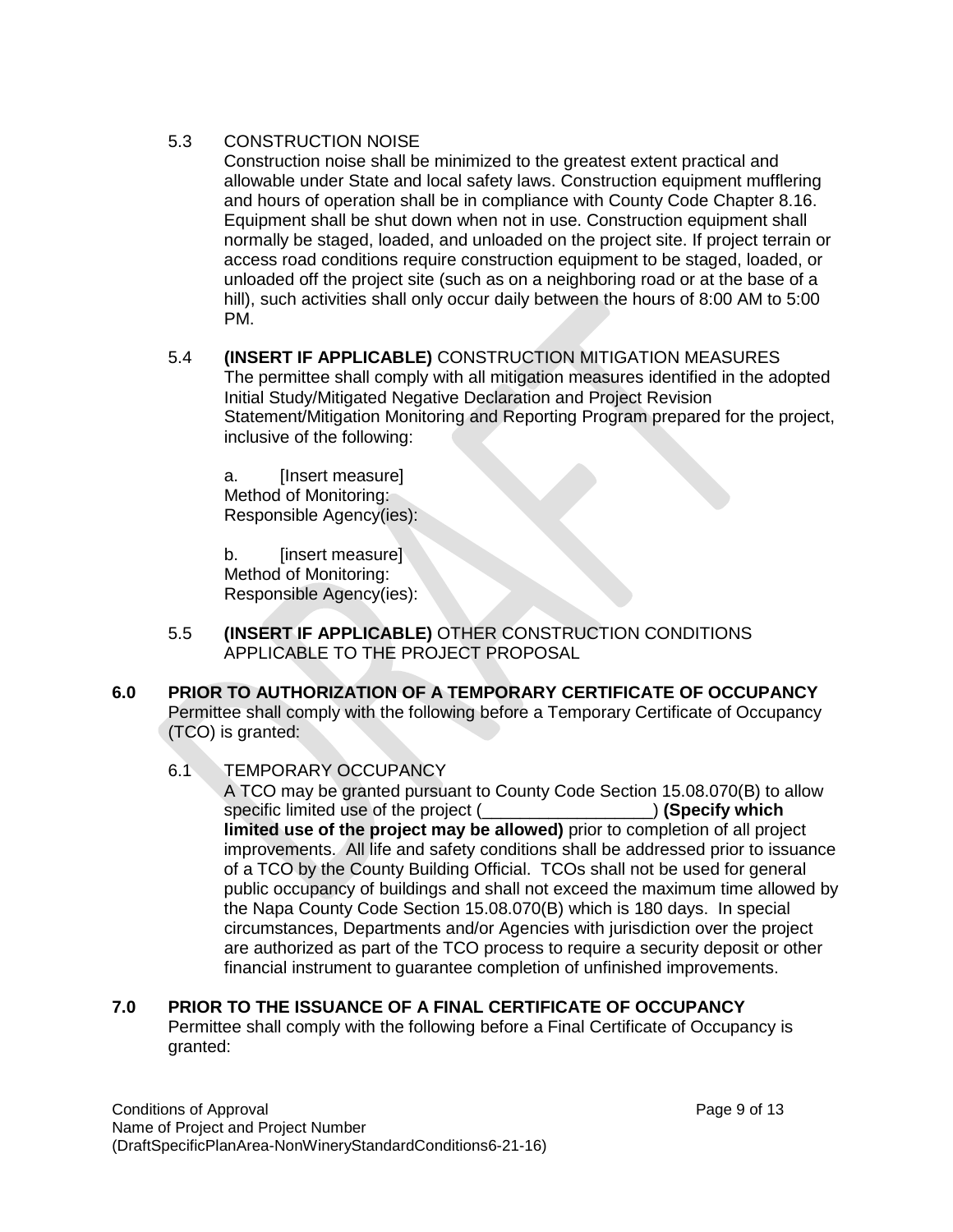# 7.1 FINAL OCCUPANCY

All project improvements, including compliance with applicable codes, conditions, and requirements of all Departments and Agencies with jurisdiction over the project, shall be completed prior to issuance of a Final Certificate of Occupancy by the County Building Official, which, upon granting, authorizes all use permit activities to commence.

# 7.2 SIGNS

Prior to installation of any project identification or directional signs, detailed plans, including elevations, materials, color, and lighting, shall be submitted to the PBES Department for administrative review and approval. Administrative review and approval is not required if the signage to be installed is consistent with signage plans submitted, reviewed and approved as part of this Permit approval. All signs shall meet the design standards as set forth in County Code Chapter 18.116. The only off-site signs allowed shall be in conformance with the County Code Chapter 18.116. Temporary off-site signage, such as "A-Frame" signs are prohibited under County Code Section 18.116.065(E).

# 7.3 GATE/ENTRY STRUCTURES

Any gate installed at the project entrance shall be reviewed by the PBES Department and the Napa County Fire Department to assure that it is designed to allow large vehicles, such as motorhomes, to turn around if the gate is closed without backing into the public roadway, and that fire suppression access is available at all times. If the gate is part of an entry structure an additional permit shall be required according to the County Code and in accordance with the Napa County Roads and Street Standards. A separate entry structure permit is not required if the entry structure is consistent with entry structure plans submitted, reviewed, and approved as part of this Permit approval.

# 7.4 LANDSCAPING

Landscaping shall be completed prior to issuance of a Final Certificate of Occupancy, and shall be permanently maintained in accordance with the landscaping plan.

### 7.5 **(INSERT IF APPLICABLE)** ROAD OR TRAFFIC IMPROVEMENT REQUIREMENTS

The permittee shall construct \_\_\_\_\_\_\_\_\_\_\_\_\_\_\_\_\_\_\_\_\_\_ prior to the issuance of a Final Certificate of Occupancy by the Building Division. The design of the shall be submitted to the Public Works Department for review and approval. The \_\_\_\_\_\_\_\_\_\_\_\_\_\_\_\_\_\_\_\_\_ shall be designed in substantial conformance with the submitted site plan, and other submittal materials and shall comply with all requirements of the County Code and Napa County Road and Street Standards.

7.6 **(INSERT IF APPLICABLE**) MITIGATION MEASURES APPLICABLE PRIOR TO ISSUANCE OF A FINAL CERTIFICATE OF OCCUPANCY The permittee shall comply with all mitigation measures identified in the adopted Initial Study/Mitigated Negative Declaration and Project Revision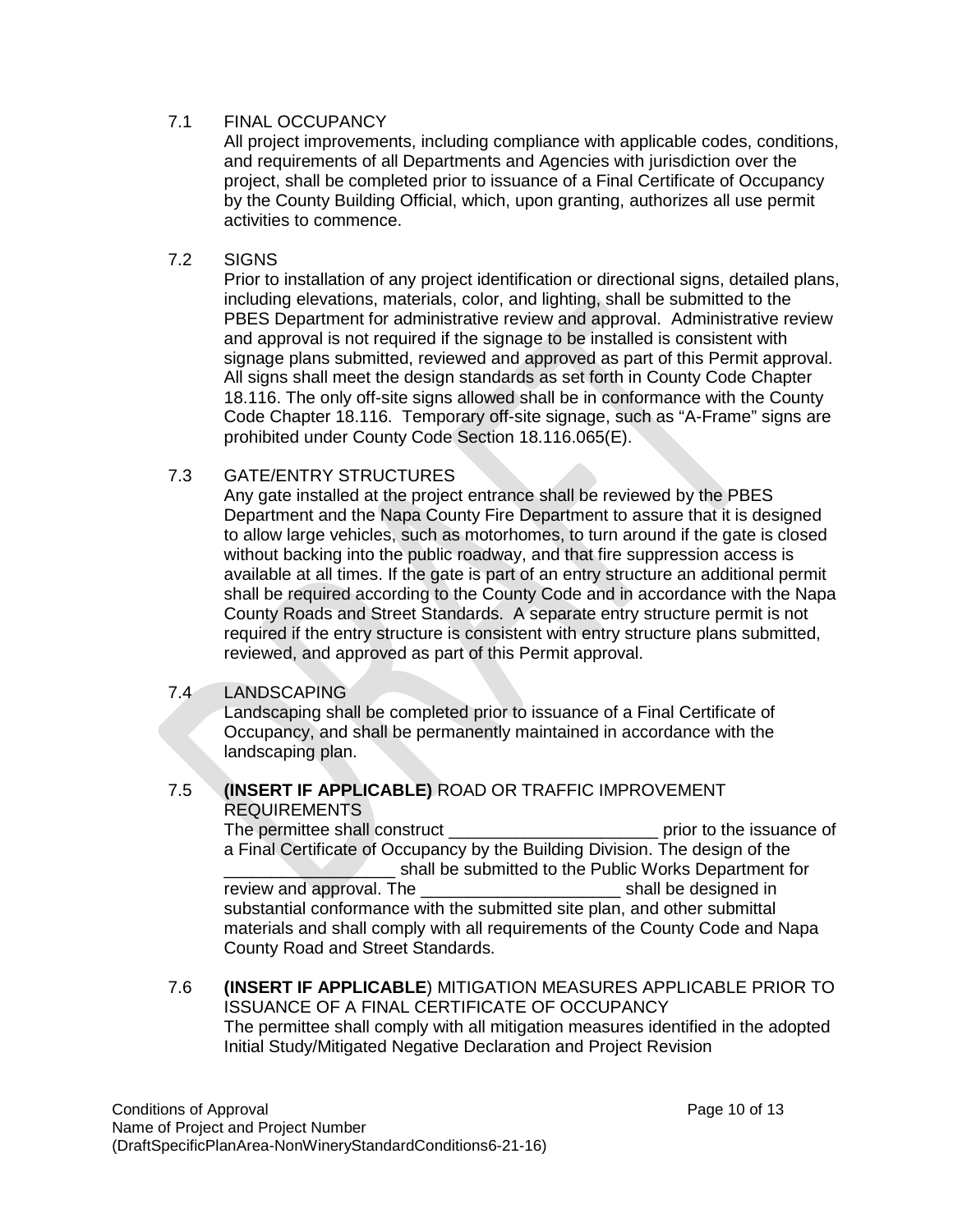Statement/Mitigation Monitoring and Reporting Program prepared for the project, inclusive of the following:

a. [Insert measure] Method of Monitoring: Responsible Agency(ies):

b. [insert measure] Method of Monitoring: Responsible Agency(ies):

#### 7.7 **(INSERT IF APPLICABLE)** OTHER CONDITIONS APPLICABLE PRIOR TO ISSUANCE OF A FINAL CERTIFICATE OF OCCUPANCY

# **8.0 OPERATIONAL CHARACTERISTICS OF THE PROJECT**

Permittee shall comply with the following during operation of the project:

8.1 TRAFFIC

To the maximum extent feasible, scheduling of reoccurring vehicle trips to and from the site for employees and deliveries shall not occur during peak travel times (4:00-6:00 PM). All road improvements on private property required per Engineering Services shall be maintained in good working condition and in accordance with the Napa County Roads and Streets Standards.

8.2 PARKING

All parking, driveways, and internal roadways shall comply with the Napa County Road and Street Standards. Parking shall be limited to approve parking spaces only and shall not occur along access or public roads or in other locations. In no case shall parking impede emergency vehicle access or public roads.

### 8.3 AMPLIFIED MUSIC

There shall be no amplified sound system or amplified music utilized outside of approved, enclosed, buildings. Please contact Environmental Health with any questions.

### 8.4 TENANCY CHANGE

- a. Any future change of tenancy within the structure shall require administrative review and approval by the PBES Department prior to occupancy. The permittee shall provide the PBES Department with a written profile of the proposed tenant, including name, present address, phone number, description of proposed use, employees, a list of any hazardous materials, and any other information deemed necessary by the PBES Department. The permittee shall also provide a detailed floor plan of the entire structure identifying the location and square footage of all uses within the structure prior to any new tenancy.
- b. Parking based on the use of the tenant/building shall be provided in compliance with the Napa Valley Business Park (NVBP) prior to issuance of a Final Certificate of Occupancy. Parking shall be provided in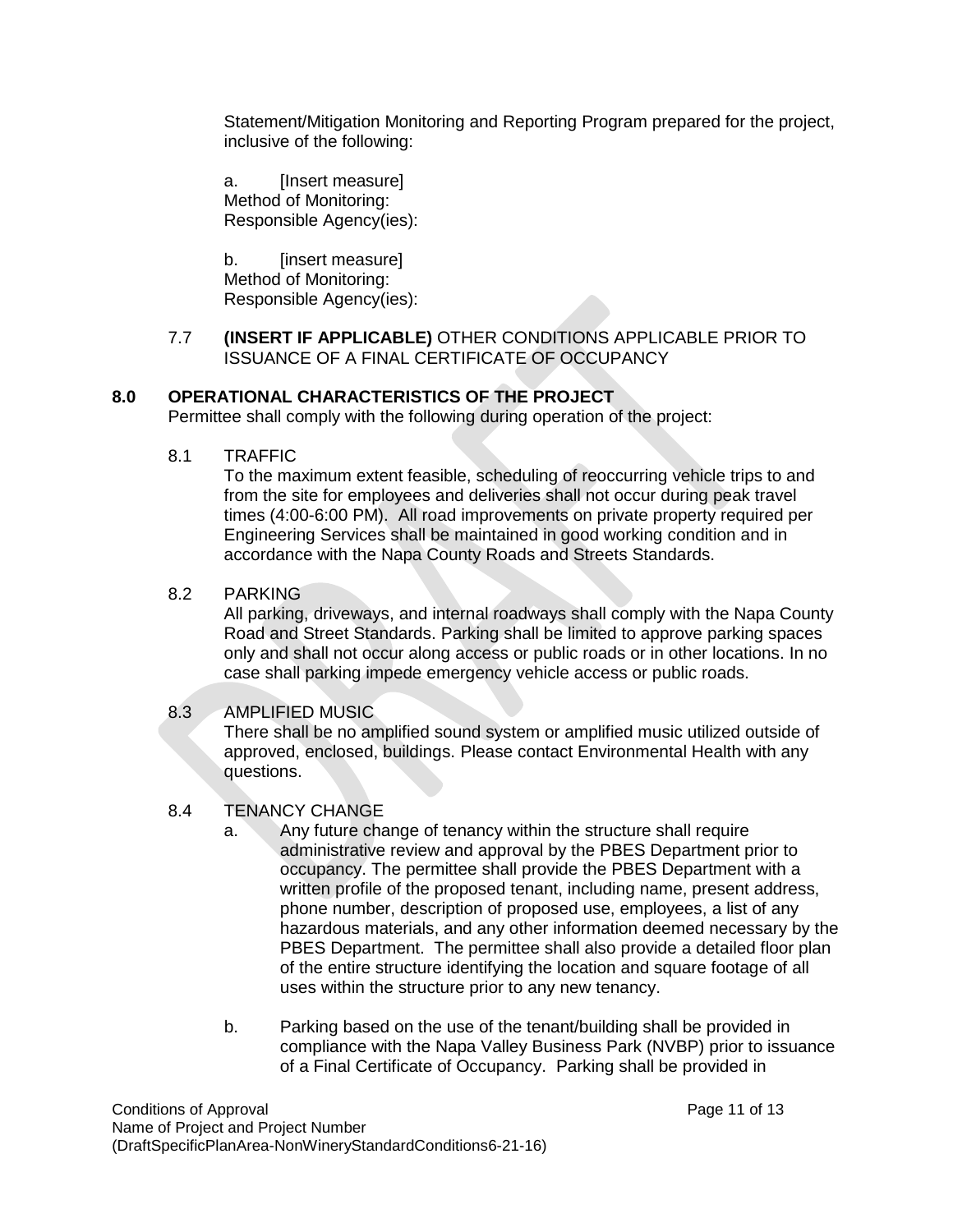accordance with the NVBP upon any change of use and/or tenancy, subject to review and approval by the PBES Director. The installation of parking may be deferred until such time as building tenancy requires, subject to review and approval by the PBES Director. Additional landscaping shall be provided in place of any deferred parking spaces.

8.5 BUILDING DIVISION – USE OR OCCUPANCY CHANGES Please contact the Building Division with any questions regarding the following:

In accordance with the California Building Code, no change shall be made in the use or occupancy of an existing building unless the building is made to comply with requirements of the California Building Code as for a new building.

8.6 FIRE DEPARTMENT – TEMPORARY STRUCTURES Please contact the Fire Department with any questions regarding the following:

The permittee and/or designee shall obtain a tent permit from the Fire Department for any temporary structures utilized for authorized events set forth in COA 1.0 above.

8.7 **(INSERT IF APPLICABLE)** NAPA COUNTY MOSQUITO ABATEMENT PROGRAM

The installation, operation and maintenance of the \_\_\_\_\_\_\_\_\_\_ **[Identify applicable large water feature such as ponds, reservoirs, and fountains, etc.]** shall be in conformance with the Napa County Mosquito Abatement District's program for eliminating mosquito sources and managing mosquitobreeding areas in order to reduce mosquitoes to a tolerable and healthful level.

- 8.8 **(INSERT IF APPLICABLE)** OTHER CONDITIONS APPLICABLE TO THE OPERATIONAL ASPECTS OF THE PROJECT
- 8.9 **(INSERT IF APPLICABLE**) MITIGATION MEASURES APPLICABLE TO THE OPERATIONAL ASPECTS OF THE PROJECT The permittee shall comply with all mitigation measures identified in the adopted Initial Study/Mitigated Negative Declaration and Project Revision Statement/Mitigation Monitoring and Reporting Program prepared for the project, inclusive of the following:

a. [Insert measure] Method of Monitoring: Responsible Agency(ies):

b. [insert measure] Method of Monitoring: Responsible Agency(ies):